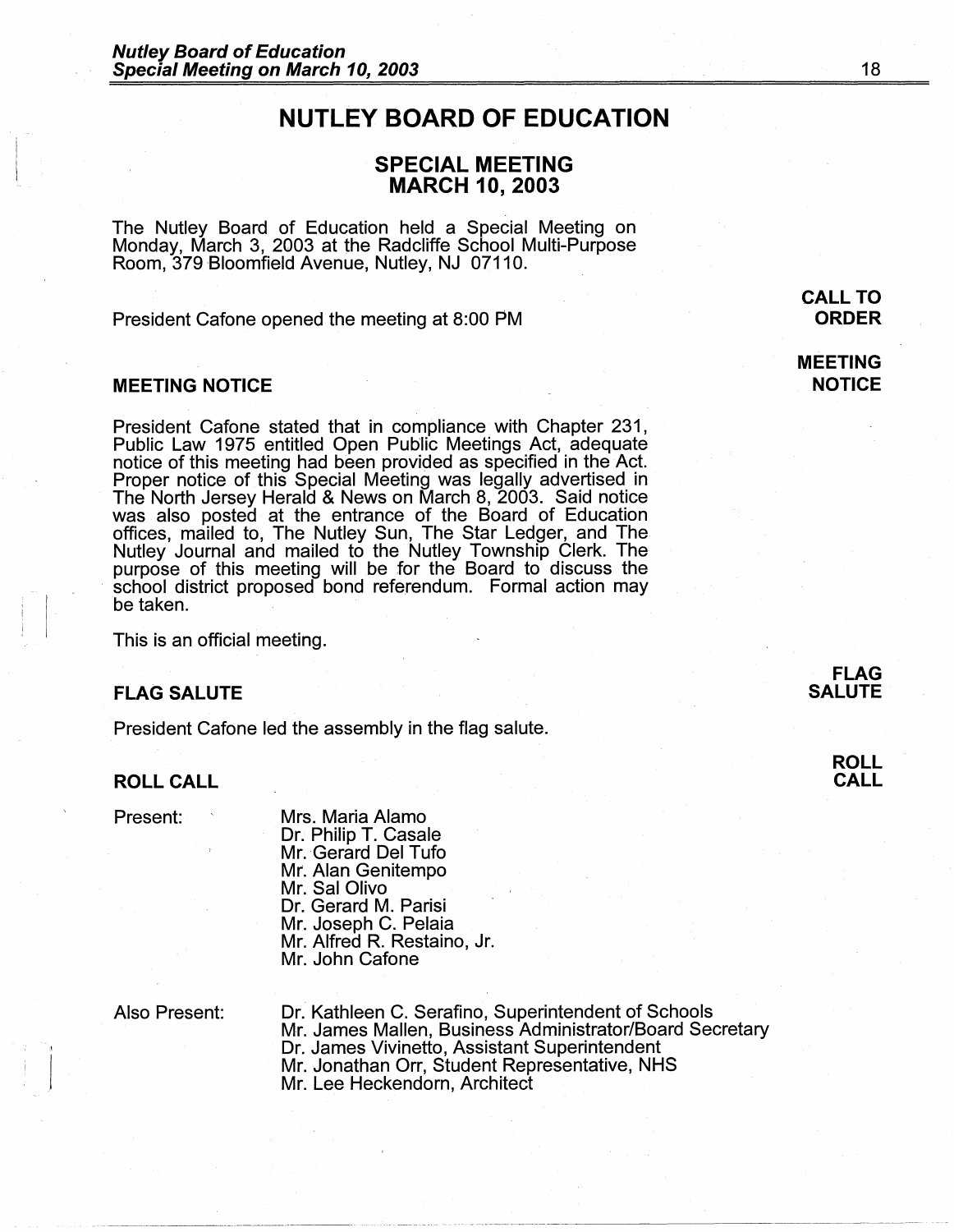## **MOTION TO ADJOURN TO EXECUTIVE SESSION**

At 8:05 PM Trustee Alamo moved and Trustee Casale seconded the following resolution:

WHEREAS, the Board of Education will be discussing matters exempt from public discussion pursuant to N.J.S.A.10:4-12,

**NOW,** THEREFORE, BE IT RESOLVED that the Board of Education recess to closed executive session at this time in-the conference room to discuss personnel and legal matters, and

BE IT FURTHER RESOLVED that the results of the discussions will be made public by inclusion on the agenda of a subsequent meeting of the Board of Education or when the reasons for discussing such matters in closed session no longer exist.

The motion was unanimously approved by voice vote.

#### **RECONVENE MEETING**

At 8:35 PM Trustee Restaino moved, Trustee Parisi seconded and the Board unanimously approved by voice vote a motion to reconvene the open public meeting.

President Catone announced that the Facilities Committee has been working diligently to meet the educational needs of the students by upgrading district facilities. At the same time the committee, and the full board, is aware of the taxpayer concerns.

## **HEARING OF CITIZENS (Agenda Items Only)**

Resident Steve Picciano questioned whether we should renovate the existing middle school and high school or build new ones.

Resident Sue Lawton asked if this proposal is replacing the defeated bond referendum. She then asked if it would be on the Annual School Election ballot. She then asked what would happen if this proposal is defeated.

President Catone responded to all questions.

Hearing no further comments, President Catone closed this portion of the meeting.

#### **EXECUTIVE SESSION**

## **RECONVENE**

#### **HEARING OF CITIZENS**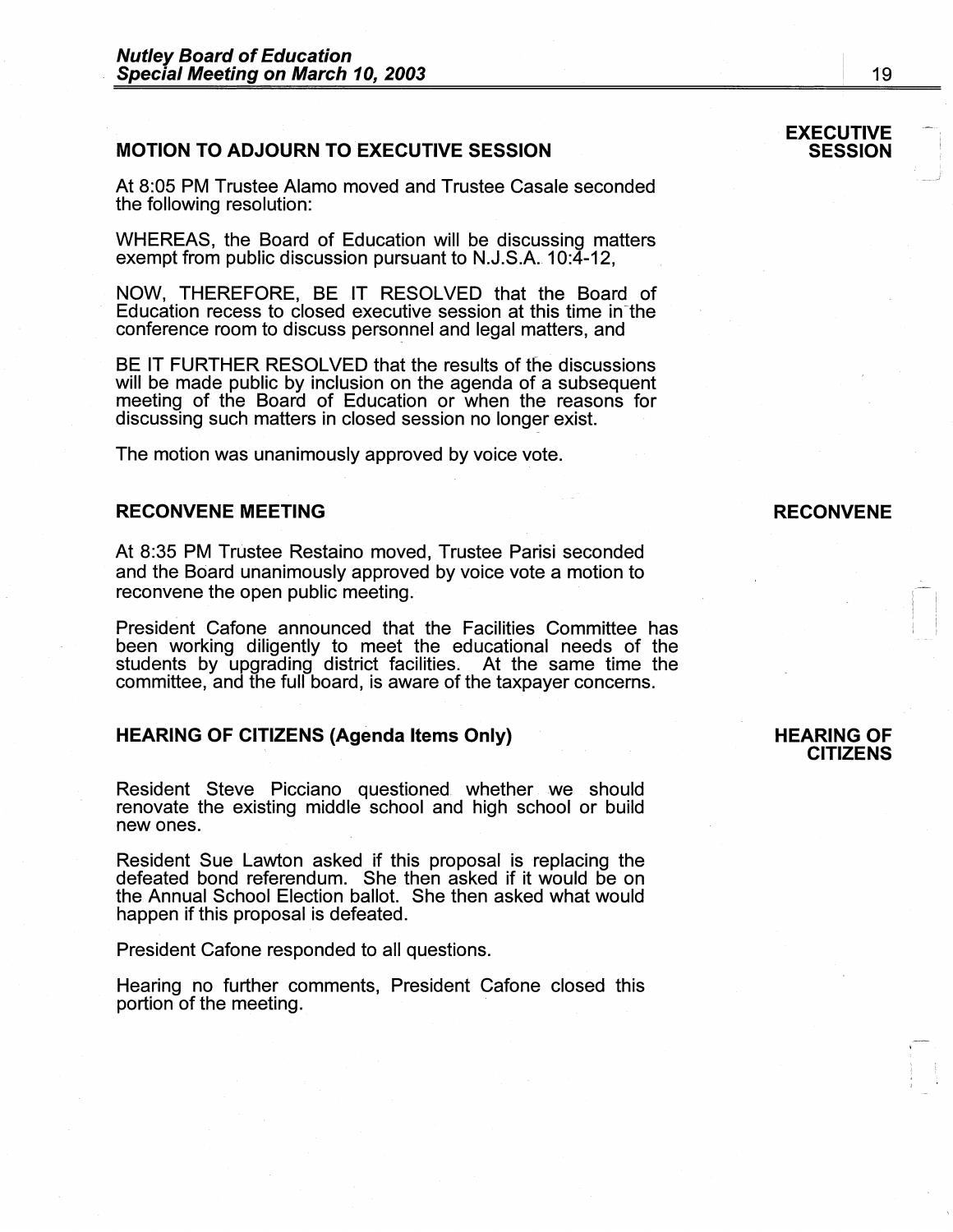#### **Nutley Board of Education Special Meeting on March 10, 2003**

Trustee Genitempo moved, and Trustee Parisi seconded the following resolution:

#### **APPROVAL OF EDUCATIONAL SPECIFICATIONS AND SCHEMATICS FOR FACILITY IMPOVEMENT PLANS**

**APPROVE ED SPECS FOR 4/15/03 ELECTION BALLOT** 

BE IT RESOLVED BY THE BOARD OF EDUCATION OF THE TOWNSHIP OF NUTLEY IN THE COUNTY OF ESSEX, NEW JERSEY AS FOLLOWS:

1. DCM Architecture Inc., the school district's appointed architect for the proposed capital program, is hereby authorized and delegated the responsibility in accordance with N.J.S.A. 18A:18-16 to prepare plans and specifications for the proposed capital program in consultation with and under the supervision of the Business Administrator/Board Secretary, who is hereby delegated the responsibility to work with the architect for this purpose on behalf of the Board.

2. The educational plans and the schematic plans for the construction of the improvements to the district's school facilities (the "Project") are hereby approved in substantially the form submitted at this meeting with such changes as directed by this Board of Education and prepared under the supervision of the Business Administrator/Board Secretary.

3. The Board President, the Superintendent of Schools, the Business . Administrator/Board Secretary, the Project Architect, Bond Counsel and other appropriate representatives of the Board are authorized to submit the educational plans and the schematic plans for the Project to the State Department of Education for approval and to make application to the Commissioner of Education for approval of. the educational plans, the schematic plans and the Project and for any necessary amendment to the Long Range Facilities Plan in accordance with the requirements of the Educational Facilities Construction and Financing Act, P.L. 2000, Ch. 72, effective July 18, 2001 (the "Act").

4. This Board of Education will conduct an Annual School Election on April 15, 2003 between the hours of 2:30 p.m. and 9:00 p.m. as permitted and required by law. This Board agrees to vote on a school bond proposal in the total amount of \$4,872,673 subject to approval of the Project by the Department of Education. The form of the proposal, consistent with the approval of the Department of Education, will be adopted by this Board of Education at a subsequent meeting.

5. The Board President, the Superintendent of Schools, the School Business Administrator/Board Secretary, the Project Architect, Bond Counsel and other appropriate representatives of the Board are hereby authorized to take all steps necessary to implement this resolution. The Business Administrator/Board Secretary is further authorized and directed to request the County Clerk, the County Board of Elections, the County Superintendent of Elections and the Municipal Clerk to conduct the Annual School Election, and the Business Administrator/Board Secretary is authorized to act on behalf of the Board to make such determinations required of the Board for the conduct of the election.